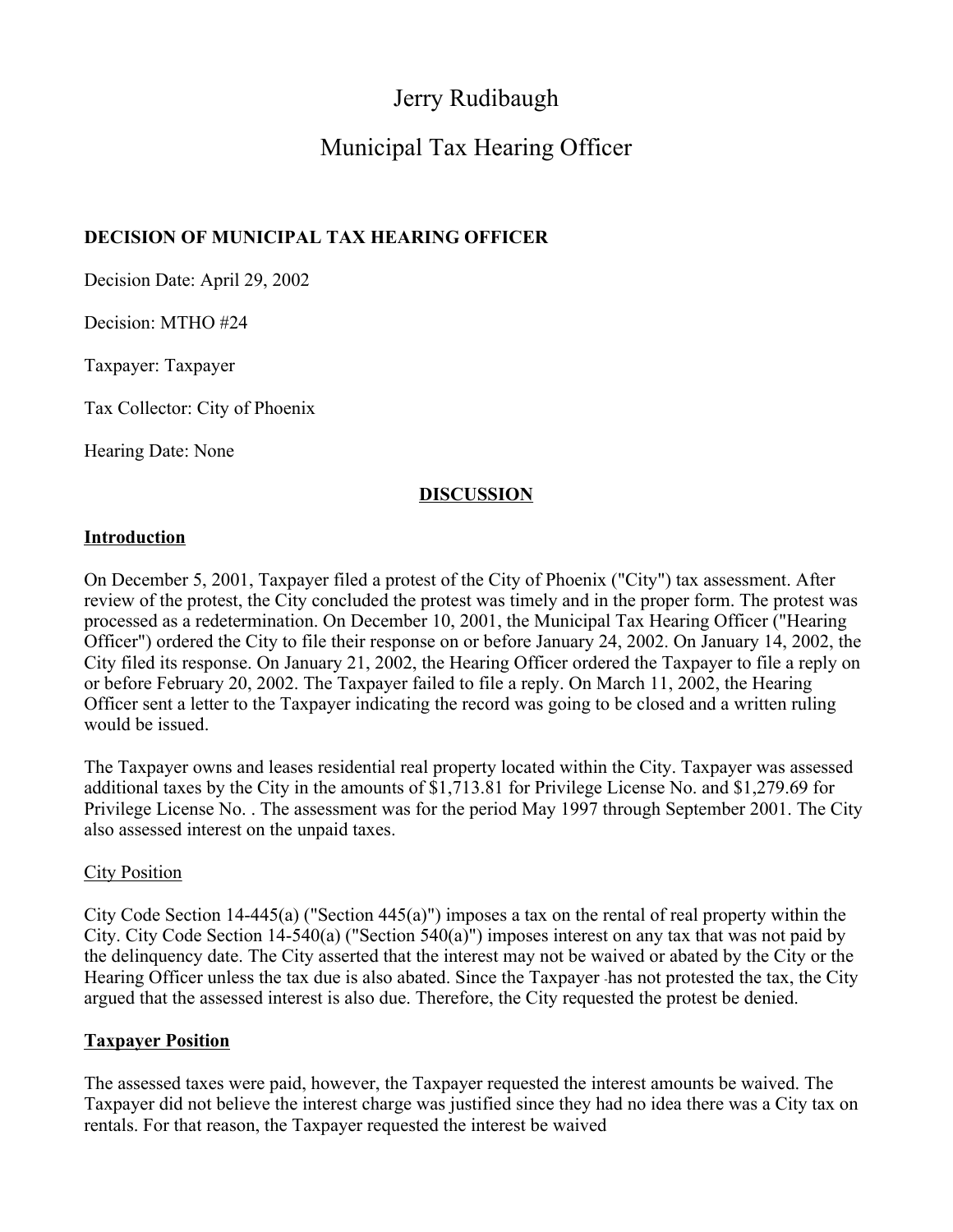#### **ANALYSIS**

The sole issue in this case is whether or not the interest added onto the tax assessed can be waived or abated. The following is extracted from Section 540(a): "Said interest may be neither waived by the Tax Collector nor abated by the Hearing Officer except as it might relate to a tax abated as provided by Section 14-570." It is absolutely clear from Section 540(a) that the Hearing Officer does not have the authority to waive or abate the interest unless the tax is also abated. Since the tax was not protested, the Hearing Officer must conclude that the interest cannot be waived or abated. Accordingly, the protest shall be denied.

### **FINDINGS OF FACT**

1. On December 5*,* 2001, the Taxpayer filed a protest of the City's tax assessment.

2. After review of the protest, the City concluded the protest was timely and in the proper form.

3. On December 10, 2001, the Hearing Officer ordered the City to file their response on or before January 24, 2002.

4. The City filed its response on January 14, 2002.

5. On January 21, 2002, the Hearing Officer ordered the Taxpayer to file a reply on or before February 20, 2002.

6. The Taxpayer failed to file a reply.

7. On March 11, 2002, the Hearing Officer sent a letter to the Taxpayer indicating the record would be closed and a written ruling would be issued.

8. The Taxpayer owns and leases residential real property located within the City.

9. The Taxpayer was assessed additional taxes by the City in the amounts of \$1,713.81 for Privilege License Number 01006027 and \$1,279.69 for Privilege License Number 01006029.

10. The City assessed interest on the unpaid taxes.

11. The Taxpayer requested the interest be waived because they had no idea there was a City tax on rentals.

#### **CONCLUSIONS OF LAW**

1. Pursuant to ARS Section 42-6056, the Municipal Tax Hearing Officer is to hear all reviews of petitions for hearing or redetermination under the Model City Tax Code.